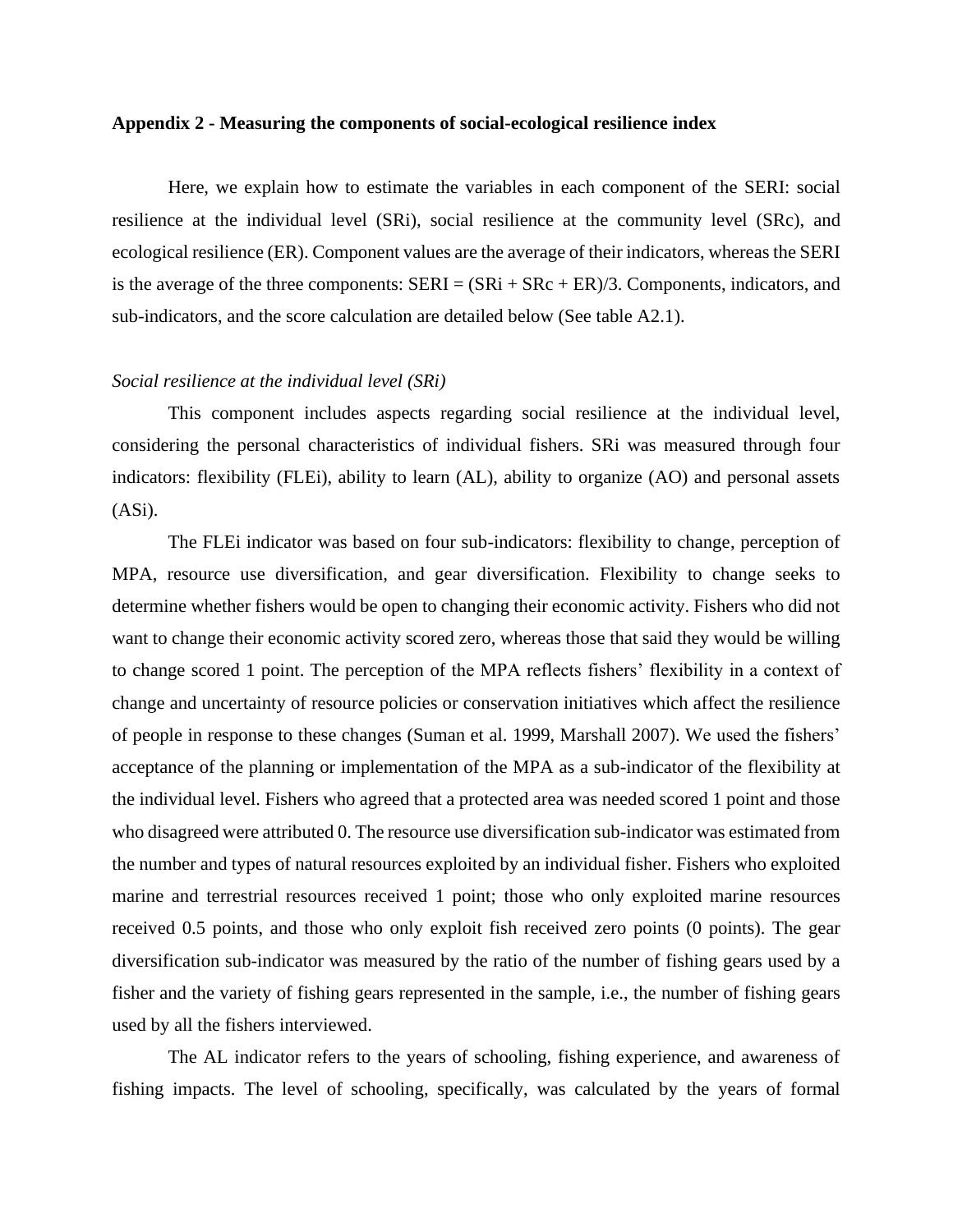education achieved by a fisher and the relationship between the Brazilian average formal education and the average of all fishers in the sample. Fishers with a score below the average Brazilian schooling level did not receive points, those whose level was between the Brazilian and the sample average received 0.5 points and those who had a higher level than the sample average received 1 point. Fishing experience was measured by the ratio between fishing experience in years of an individual fisher and his age. Awareness of fishing impacts was estimated by a fisher's perception of the causes of stock reduction (e.g., overfishing, sea pollution, lack of governance, religion, predatory fishing and illegal fishing). Fishers who were unaware of the causes of stock reductions or quoted religion as a reason did not receive any points, those who quoted only one documented cause (e.g., overfishing, sea pollution, lack of governance, and illegal fishing) received 0.5 points, and those who quoted more than one documented cause received 1 point.

The ability to organize (AO) indicator covers aspects related to a fisher's ability to selforganize to prepare for changes to the socio-ecological system, either within the community or in their fishing activities. We understand that such an ability could include financial security, fishing investment, involvement in an association, and migration (but see below regarding how migration can be interpreted either way, depending on the situation). Financial security was assessed by the existence of alternative sources of income (e.g., savings or property), whereas fishing investment was measured by ownership of at least one boat. Fishers that had some sort of financial security or owned a boat scored 1 point in each of these sub-indicators, respectively. The association involvement sub-indicator is estimated by the involvement and frequency that a fisher participates in any community organization (e.g., fisher association, neighborhood organization). Fishers who were not involved with any organization did not score, those who were involved but rarely participated in meetings (maximum once a year) scored 0.5 points and those who showed a higher level of involvement (two or more meetings a year, which were generally held once a month) scored 1 point. Migration can be either understood to be a risk to societies, given its disruption to social and economic systems, or as an effective adaption strategy to environmental changes, given that it provides and alternative to people during harsh periods in their original place (Adger et al. 2015). Here, we used the second concept of migration to show a fisher's ability to deal with emerging risks in the communities, such as the loss of ecosystem services. Emigration may be the most effective way to allow people to diversify their income and build resilience when environmental changes threaten livelihoods (Adger 2000), and thus can function as an adaptive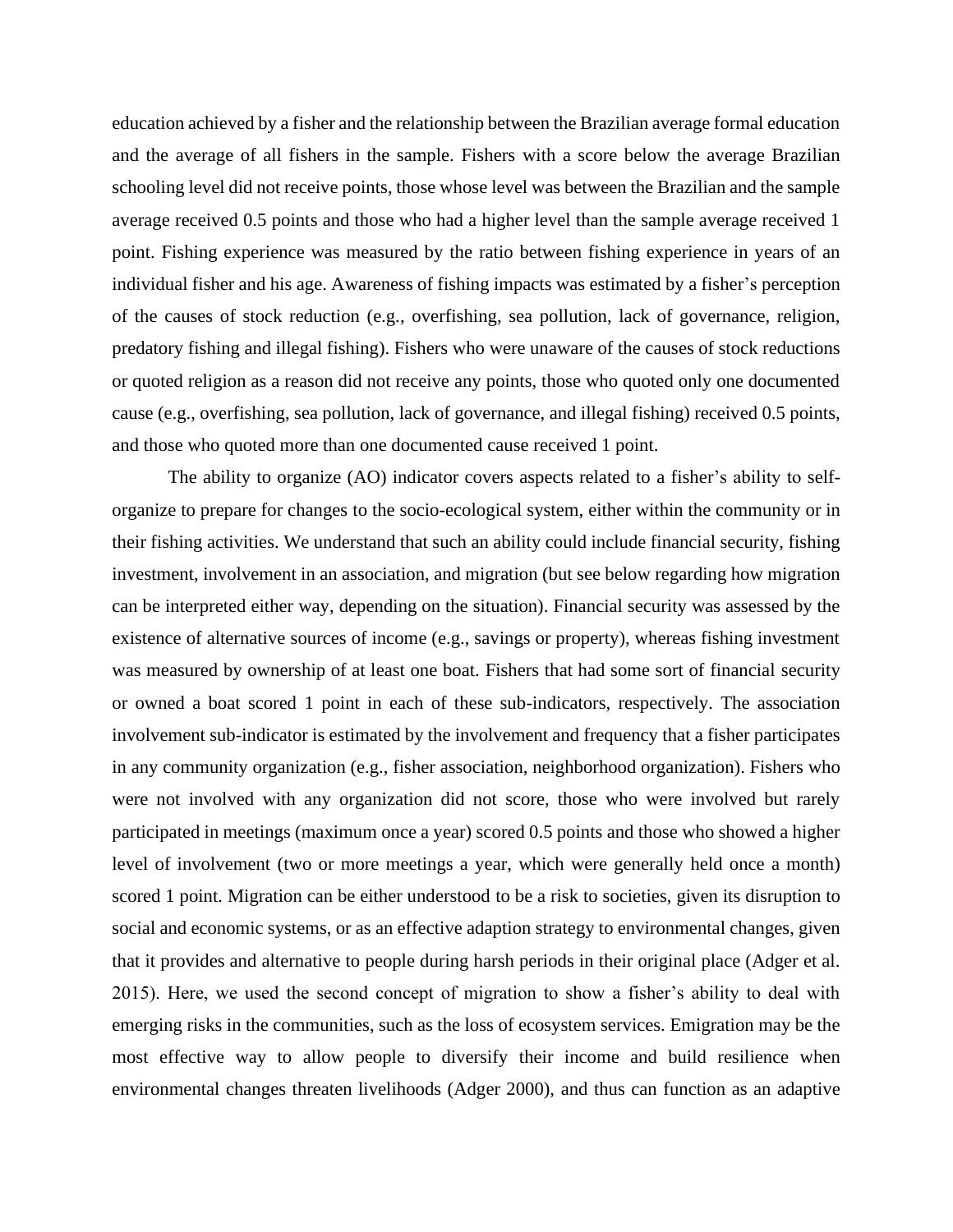response to these changes. Considering that the communities examined here have similar socioeconomic and environmental characteristics, and there are overfishing concerns with some fish species, we expected equally emerging risks among fishers. Considering that the communities examined here have similar socioeconomic and environmental characteristics, and some of the target species may be overfished or overexploited, we expected equally emerging risks among fishers. Migration was estimated based on a fisher's relationship to the community they live in, by analyzing the number of years the outside fishers have been living in the community and the number of years they have been fishing there. Native fishers or fishers who migrated to the community in their childhood are not considered migrants and they did not receive points. However, if a fisher had migrated after they had turned 18 (adulthood in Brazil), and only then began to fish there, then they were considered to be a migrant and received 1 point.

Quantitative data on quality of life was used to estimate a fisher's' assets through the proxy "number of home appliances" (Cinner and Pollnac 2004). Our sub-indicator, assets at the individual level (ASi), measured an individual's material style of life based on the presence of household possessions from a list of 21 appliances, such as television, radio, gas stove, car, and refrigerator. After a normalization process was carried out to create a range between 0 and 1, we considered that those who had a greater number of appliances were more resilient.

## *Social resilience at the community level (SRc)*

We selected three indicators to measure SRc: community flexibility (FLEc), social capital (SC) and community assets (ASc).

FLEc was measured based on economic diversification, which was established by the maximum number of economic activities for a specific reserve mentioned by interviewees and the manager of the reserve. The most resilient reserve was determined to be the one that had a greatest number of activities, whereas in the least resilient reserve the only economic activity carried out was fishing. We also carried out a normalization process to place the variable in a range between 0 (least resilient) and 1 (most resilient).

SC was estimated by fisher engagement, knowledge of management rules, collective action, social organizations and participation. Fisher engagement takes on different values depending on a fisher's level of engagement in environmental monitoring actions in the community. For example, a fisher who was engaged in any type of environmental monitoring (e.g.,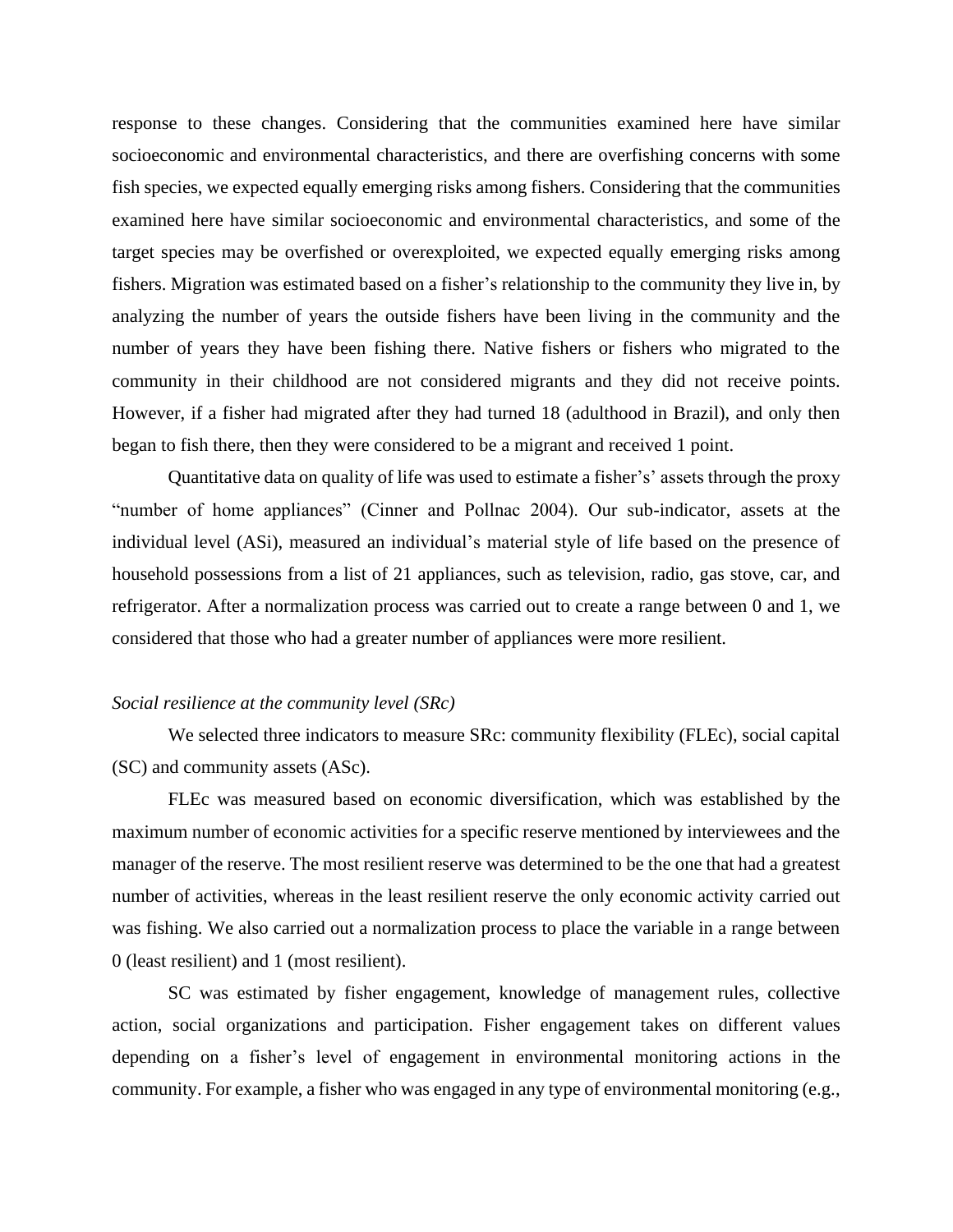helping with government, university or non-governmental organization environmental projects) received 1 point and those who were not engaged did not score. Knowledge of management rules was based on a fisher's knowledge about local management rules in their communities: fishers who did not know the rules (0 points), fishers who knew one rule (0.5 points) and those who knew more than one rule (1 point). In turn, collective action was measured by demand for the reserve creation. Local demand (1 point) was considered more resilient in opposition to a top-down initiative (0 point), as local demand is assumed to promote community involvement in the management and promotion of SER (Gunderson, 2000). The social organizations sub-indicator was measured by the presence of social and fishery organizations in the MPA's region. Only reserves with social organizations were attributed 1 point and they were considered more resilient than the others. The fisher participation sub-indicator assessed the level of engagement that fishers have in social organization meetings and events (s/he acts only as a spectator, issues opinions, proposes ideas, etc.); essentially, it assessed whether a fisher participation is active or passive. The active fishers were attributed 1 point and the passive ones did not score. Fisher engagement, knowledge of management rules, and fisher participation sub-indicators were measured as the percentage of fishers who scored 0 or 1 in each reserve.

ASc was measured from fieldwork observations of the presence of 12 community-level aspects of infrastructure: schools, pharmacies, electrical services, banking access, sewage collection and treatment, access roads, food markets, phone services, post office service, police service, health centers, and hotels. The total number of infrastructure aspects by reserve was normalized to attribute a proportional score to each community which ranged from 0 to 1, whereby 1 was assigned to the reserve with most infrastructure.

## *Ecological resilience (ER)*

Here, estimates of biological sensitivity (BS) and fish species exposure (FSE) were used as input indicators to determine the ER of the coastal ecosystem.

Four sub-indicators were used to estimate BS: climate exposure, coral bleaching risk, resilience of fish species and vulnerability of fish species. To measure climate exposure, we considered the differences in the average temperatures in the study area between 2011 (year of the sample) and the period 1985-2000, based on a dataset provided by the National Oceanic and Atmospheric Administration - NOAA (http://www.noaa.gov). According to the RCPs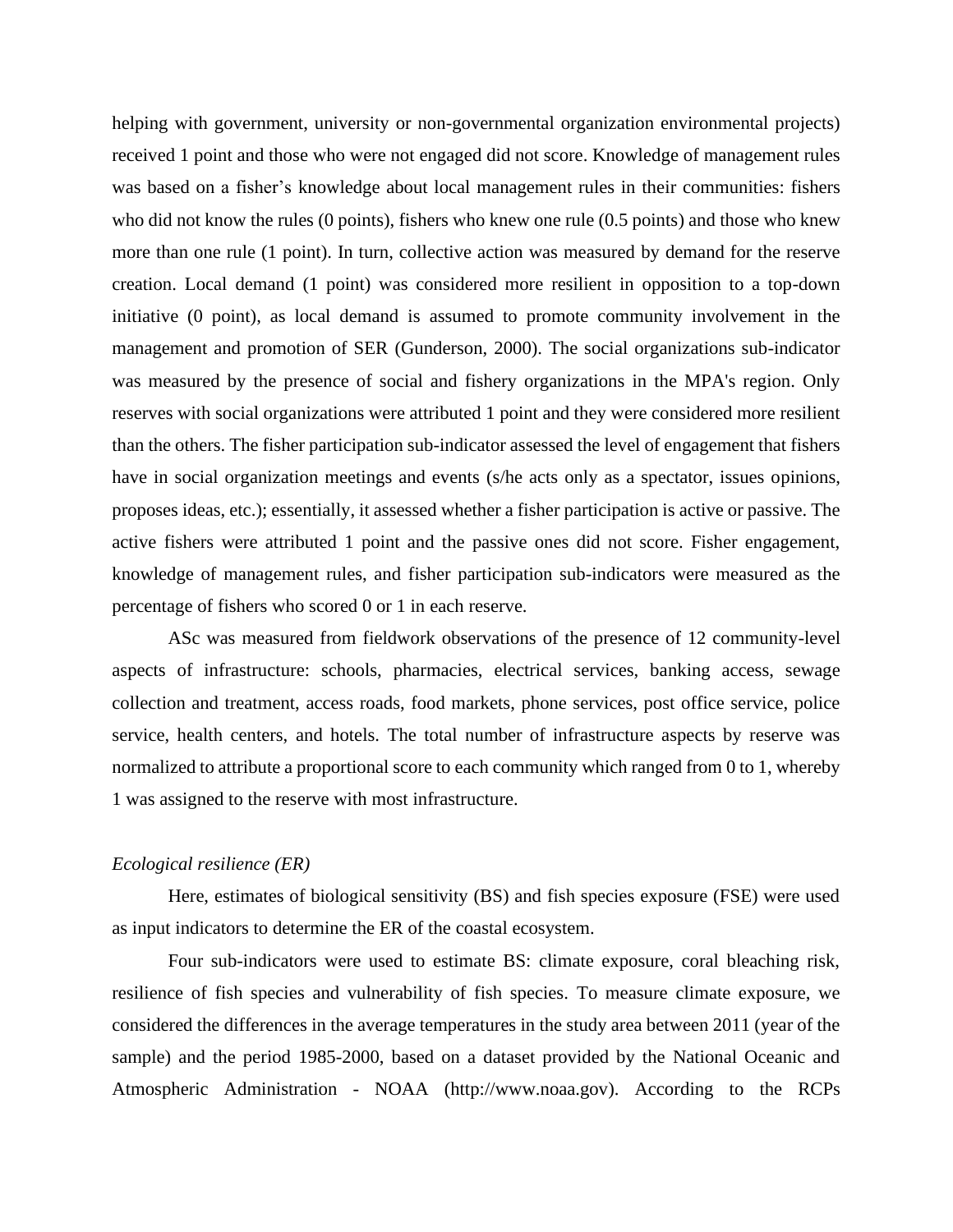(Representative Concentration Pathways) scenarios from the Intergovernmental Panel on Climate Change (IPCC), the RCP8.5 scenario is the worst for the climate. It ranges from 0.71 to 2.73  $\degree$  C in the 2090s compared to the 1990s (Bopp et al. 2013). Here, we considered an increase of up to 0.5<sup>o</sup>C to be low (1 point), between 0.6 <sup>o</sup>C and  $2^{\circ}$ C to be medium (0.5 points) and over  $2^{\circ}$ C to be high (0 points).

Coral bleaching risk was estimated by the presence of coral bleaching events in the study area, available from the Global Information System for Coral Reefs (http://www.reefbase.org). Based on the ReefBase categories of bleaching events (no bleaching, low bleaching, medium bleaching, and high bleaching), we attributed a score for coral bleaching risk: presence of one high bleaching event did not score, presence of low or medium bleaching events scored 0.5 points and absence of bleaching events scored 1 point.

Biological information on target fish can be extracted from scientific datasets available online. We used the indexes of fish species vulnerability (VUL) and resilience available in FishBase (httt://fishbase.org, Froese and Pauly 2017). The vulnerability index integrates the fish species characteristics related to their ecology and life history using fuzzy logic (Cheung et al. 2005). Similarly, the resilience index combines biological parameters of a species' life history with the intrinsic rate of population growth as the main determinant of resilience because it is the most complete parameter. Resilience is expressed on a scale that varies from very low, low, medium, and high and vulnerability is expressed by low, moderate, high, and very high. Following the FishBase classification, we created three categories for each indicator: low resilience  $-0$  points (including the very low and low categories), moderate resilience  $-0.5$  points (including the medium category), and high resilience - (including the high and very high categories); and low vulnerability  $-1$  point (including the low category), moderate vulnerability  $-0.5$  points (including the moderate category), and high vulnerability  $-0$  points (including the high and very high categories). Once we had those, we searched this information for all fish species caught by each fisher, as cited in the interviews, and used the mean as our sub-indicator value.

The economic demand sub-indicator follows the same estimates of scores and averages used in the VUL sub-indicator. For the threat level sub-indicator, we estimated the score by critically endangered or endangered (0 points), vulnerable (0.5 points) and near threatened, least concern or data deficient (1 point). We double-checked the status presented on FishBase with the status on the Brazilian Red List (Decree nº 445; Brazil's Red List 2014) (MMA 2014) and,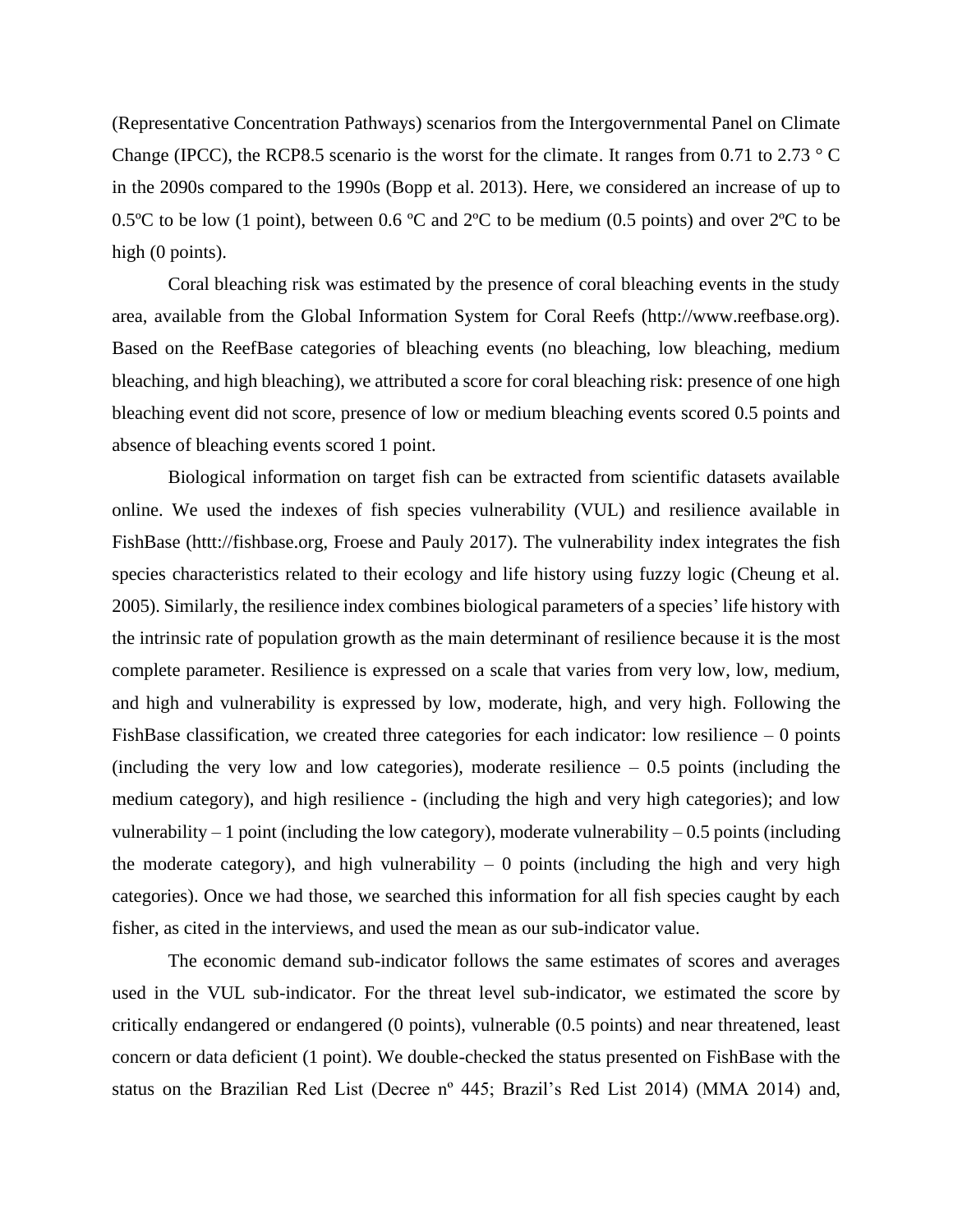whenever there was some divergence, we assumed the latter to be more accurate as it was more recent.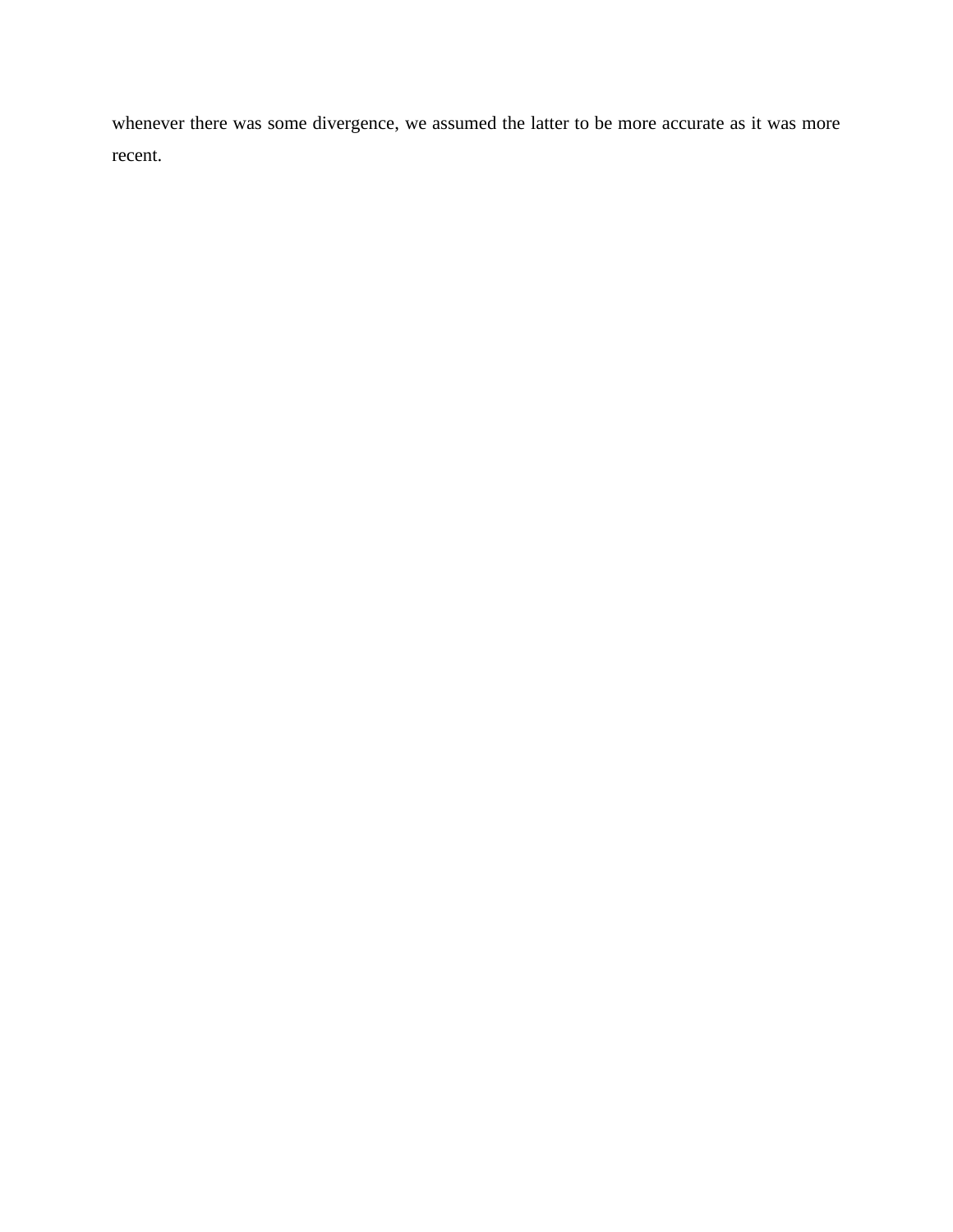Table A2.1: Information used to calculate the Social-Ecological Resilience Index (SERI) of fishers, including components, indicators and sub-indicators. The specified data source is provided for each sub-indicator. RDSE Ponta do Tubarão = State Sustainable Development Reserve Ponta do Tubarão; RESEX Batoque = Extractive Reserve Batoque; RESEX Canto Verde = Extractive Reserve Prainha do Canto Verde.

| Component / Indicator / Sub-indicador |                                     | <b>Information</b>                                                                                                                                                              | <b>Calculation/Scores</b>                                                                  | Data source                   |
|---------------------------------------|-------------------------------------|---------------------------------------------------------------------------------------------------------------------------------------------------------------------------------|--------------------------------------------------------------------------------------------|-------------------------------|
| Social Resilience at individual (SRi) |                                     |                                                                                                                                                                                 |                                                                                            |                               |
| Flexibility<br>(FLEi)                 | Flexibility to change               | Whether fishers were open to<br>change or did not want to change<br>their economic activity                                                                                     | Open to change $= 1$<br>Not open to change $= 0$                                           | Survey question               |
|                                       | <b>Resource Use Diversification</b> | Number and types of natural<br>resources used by fishers                                                                                                                        | Only $fish = 0$<br>$Fish + other marine resource = 0.5$<br>$Fish + other resources = 1$    | Survey question               |
|                                       | <b>Gear Diversification</b>         | Total number of fishing gear used<br>by a fisher (FGF)<br>Total number of fishing gear in<br>the sample (FGS)                                                                   | $GD = FGF / FGS$                                                                           | Survey question               |
|                                       | Perception toward MPA               | Fisher acceptance of the planning<br>or implementation of MPAs                                                                                                                  | $\text{Agree} = 1$<br>Disagree $= 0$                                                       | Survey question               |
| Ability to Learn<br>(AL)              | Years of schooling                  | Years of formal education<br>achieved by a fisher (YS)<br>Average of all fishers in the<br>sample ( $\mu$ Sample)<br>Country average formal<br>education ( $\mu$ Brazil=5.8 ys) | $LS < \mu$ Country = 0<br>$\mu$ Country < LS < $\mu$ Sample = 0.5<br>$LS > \mu$ Sample = 1 | Survey question<br>mec.gov.br |
|                                       | <b>Fishing Experience</b>           | Fishers' age (FA)<br>Fishing time in years (FT)                                                                                                                                 | $FE = FT / FA$                                                                             | Survey question               |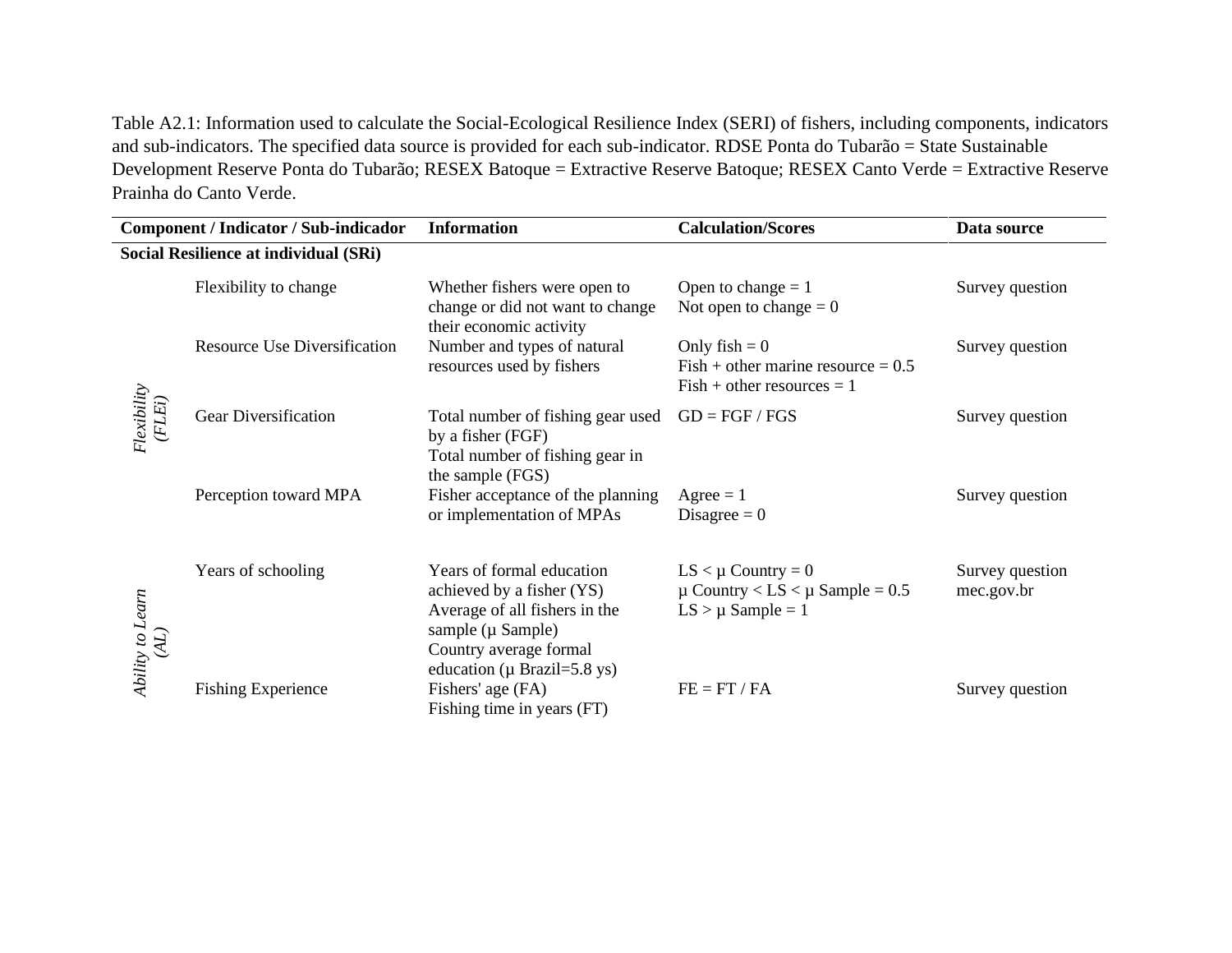|                                       | Awareness of fisheries impacts              | Fisher perception of the causes of<br>stock declines (overfishing, sea<br>pollution, lack of governance,<br>religion, predatory fishing and<br>illegal fishing)                                                                                                  | Did not know about causes or quoted<br>religion = $0$<br>Quoted only one cause $= 0.5$<br>Quoted more than one cause $= 1.0$                                                       | Survey question |
|---------------------------------------|---------------------------------------------|------------------------------------------------------------------------------------------------------------------------------------------------------------------------------------------------------------------------------------------------------------------|------------------------------------------------------------------------------------------------------------------------------------------------------------------------------------|-----------------|
|                                       | <b>Financial Security</b>                   | Whether the fisher has alternative<br>sources of income (e.g., savings<br>or property)                                                                                                                                                                           | $Yes = 1$<br>$No = 0$                                                                                                                                                              | Survey question |
| Ability to Organize<br>$\overline{A}$ | <b>Fishing Investment</b>                   | Whether the fisher owned a boat                                                                                                                                                                                                                                  | $Yes = 1$<br>$No = 0$                                                                                                                                                              | Survey question |
|                                       | Migration                                   | Number of years the outside<br>fisher had been living in the<br>community<br>Number of years the fisher had<br>been fishing there                                                                                                                                | Native fishers and those who<br>migrated to the community during<br>their childhood = $0$<br>Fisher had migrated after adulthood<br>and only then he began to fish there $=$<br>1  | Survey question |
|                                       | <b>Association Involvement</b>              | Fisher involvement (yes or no)<br>Frequency of a fisher<br>participation in a community<br>organization (low $=$ maximum of<br>once a year, high $=$ > twice year)                                                                                               | No involvement= $0$<br>Low frequency $= 0.5$<br>High frequency $= 1.0$                                                                                                             | Survey question |
| Assets<br>(ASi)                       | Material style of life                      | Measured through the proxy<br>"number of home appliances" by<br>household.                                                                                                                                                                                       | Normalization process <sup>a</sup> was used to<br>assign a proportional score to each<br>fisher.                                                                                   | Survey question |
|                                       | <b>Social Resilience at community (SRc)</b> |                                                                                                                                                                                                                                                                  |                                                                                                                                                                                    |                 |
| Flexibility<br>(FLEc)                 | Economic diversification                    | The number of economic<br>activities mentioned by<br>interviewees and managers. The<br>more resilient reserve was the<br>one that had the greatest number<br>of activities, whereas the only<br>economic activity in the least<br>resilient reserve was fishing. | Normalization process <sup>a</sup> was used to<br>assign a proportional score to each<br>community. RDSE Ponta do Tubarão<br>$=$ 5 RESEX Batoque $=$ 4; RESEX<br>Canto Verde = $6$ | Survey question |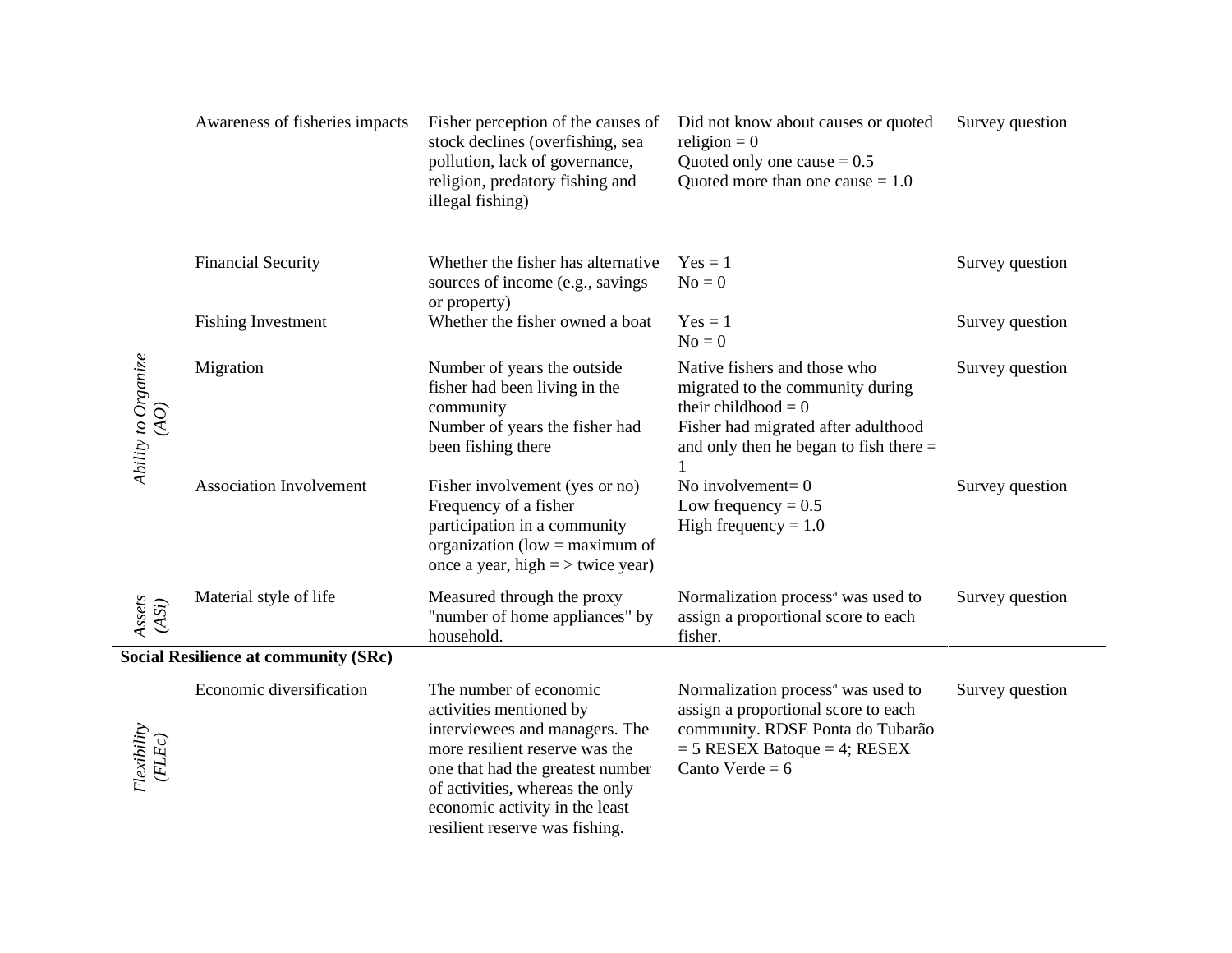|                                | Fisher engagement                 | Percentage of fishers engaged in<br>environmental monitoring in the<br>community                                                                                                                                                                                                                        | $Engaged = 1$<br>Not engaged $= 0$                                                                                                                                                       | Survey question          |
|--------------------------------|-----------------------------------|---------------------------------------------------------------------------------------------------------------------------------------------------------------------------------------------------------------------------------------------------------------------------------------------------------|------------------------------------------------------------------------------------------------------------------------------------------------------------------------------------------|--------------------------|
|                                | Knowledge of management<br>rules  | Fisher knowledge of management<br>rules inside or outside MPAs                                                                                                                                                                                                                                          | Do not know the rules $= 0$<br>Know only one rule $= 0.5$<br>Know more than one rule $= 1$                                                                                               | Survey question          |
| Social capital<br>(SC)         | Collective action                 | Demand for MPA creation: local<br>demand (by community) or top-<br>down initiative (by the<br>government)                                                                                                                                                                                               | $Local = 1$<br>Top-down $= 0$                                                                                                                                                            | Manager's<br>information |
|                                | Social organization               | Presence of social and fisheries<br>organizations in the MPA's<br>region                                                                                                                                                                                                                                | $Yes = 1$<br>$No = 0$                                                                                                                                                                    | mapaosc.ipea.gov.br      |
|                                | Fisher participation              | Percentage of participation of<br>active fishers in the community<br>organization                                                                                                                                                                                                                       | $Active = 1$<br>Passive $= 0$                                                                                                                                                            | Survey question          |
| Assets<br>(ASc)                | Infrastructure                    | Measured through the presence<br>of the community infrastructure,<br>such as schools, pharmacies,<br>electrical services, banking<br>access, sewage collection and<br>treatment, access roads, food<br>markets, phone services, post<br>office service, security service,<br>health centers, and hotels | Normalization process <sup>a</sup> was used to<br>assign a proportional score to each<br>community. RDSE Ponta do Tubarão<br>$= 12$ ; RESEX Batoque $= 7$ ; RESEX<br>Canto Verde $= 7$ . | Fieldwork<br>observation |
|                                | <b>Ecological Resilience (ER)</b> |                                                                                                                                                                                                                                                                                                         |                                                                                                                                                                                          |                          |
| Biological sensitivity<br>(BS) | Climate Exposure                  | Average SST in the year of the<br>sample in the study area and<br>average SST in the period<br>between 1985-2000 in the study<br>area                                                                                                                                                                   | Low (increase up to $0.5^{\circ}C = 1$<br>Med (increase between $0.6/2$ °C) = 0.5<br>High (increase over $2^{\circ}C$ ) = 0                                                              | noaa.gov                 |
|                                | <b>Coral Bleaching Risk</b>       | Frequency and intensity of coral<br>bleaching                                                                                                                                                                                                                                                           | Presence of at least 1 high event = $0$<br>Presence of low/medium event = $0.5$<br>Absence of event $= 1$                                                                                | reefbase.org             |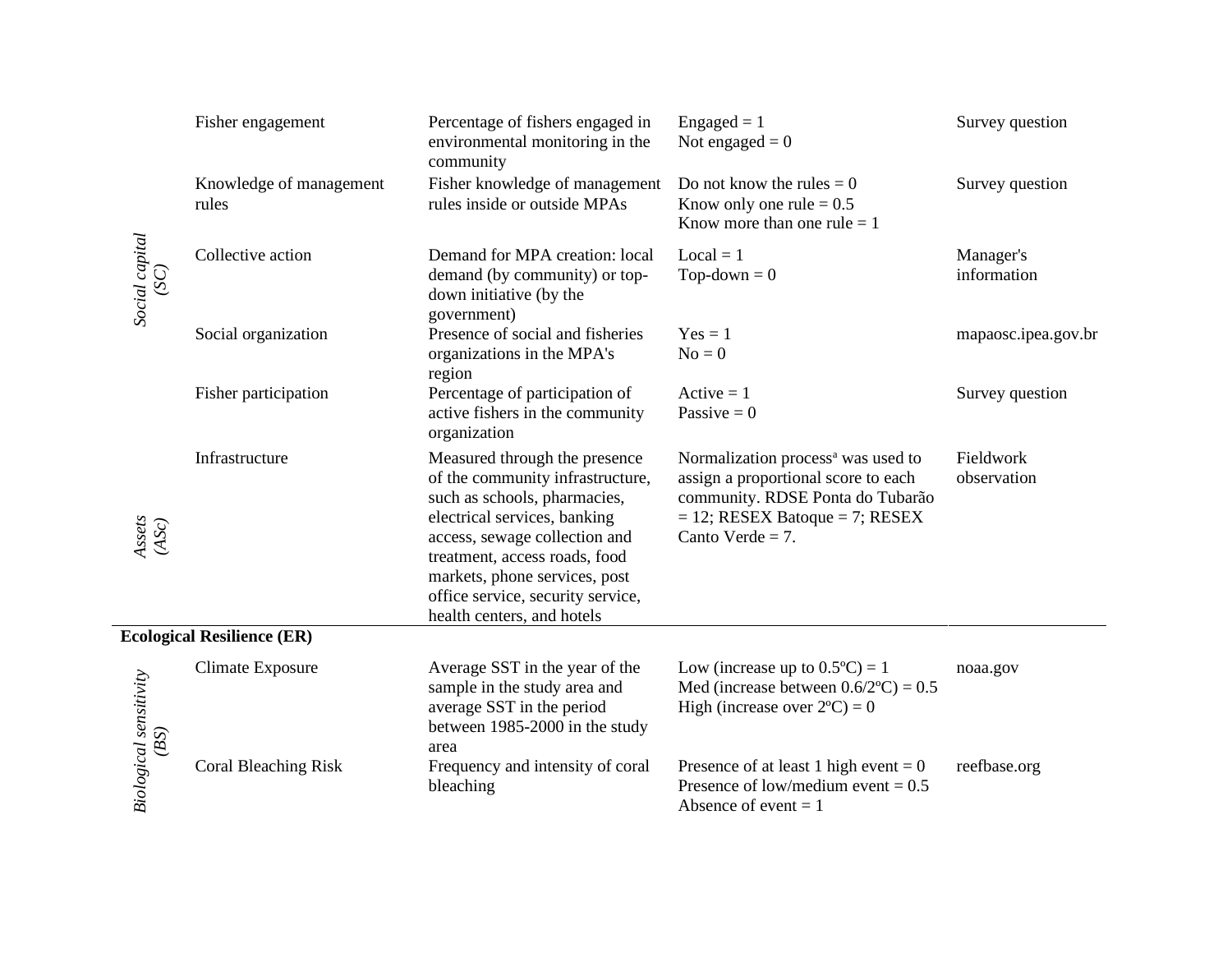|                       | Resilience of fish species     | Resilience of fish species caught<br>by fishers in the community        | $Low = 0$<br>$Med = 0.5$<br>$High = 1$                                                                               | fishbase.org |
|-----------------------|--------------------------------|-------------------------------------------------------------------------|----------------------------------------------------------------------------------------------------------------------|--------------|
|                       | Vulnerability of fish species  | Vulnerability of fish species<br>caught by fishers in the<br>community  | $Low = 1$<br>$Med = 0.5$<br>$High = 0$                                                                               | fishbase.org |
| Fish Species Exposure | Price category of fish species | Price Category of fish species<br>caught by fishers in the<br>community | $Low = 1$<br>$Med = 0.5$<br>$High = 0$                                                                               | fishbase.org |
| (FSE)                 | Threat Level of fish species   | Threat Level of fish species<br>caught by fishers in the<br>community   | Critical Endagerous / Endagerous $= 0$<br>Vulnerable = $0.5$<br>Not threat / Least concern / Data<br>$deficient = 1$ | fishbase.org |

<sup>a</sup>Normalization process means a standardization ranging from 0 (least resilient) to 1 (most resilient). To that end, we assigned the higher value of the variable with 1 point and we proportionally calculated the value for each fisher.